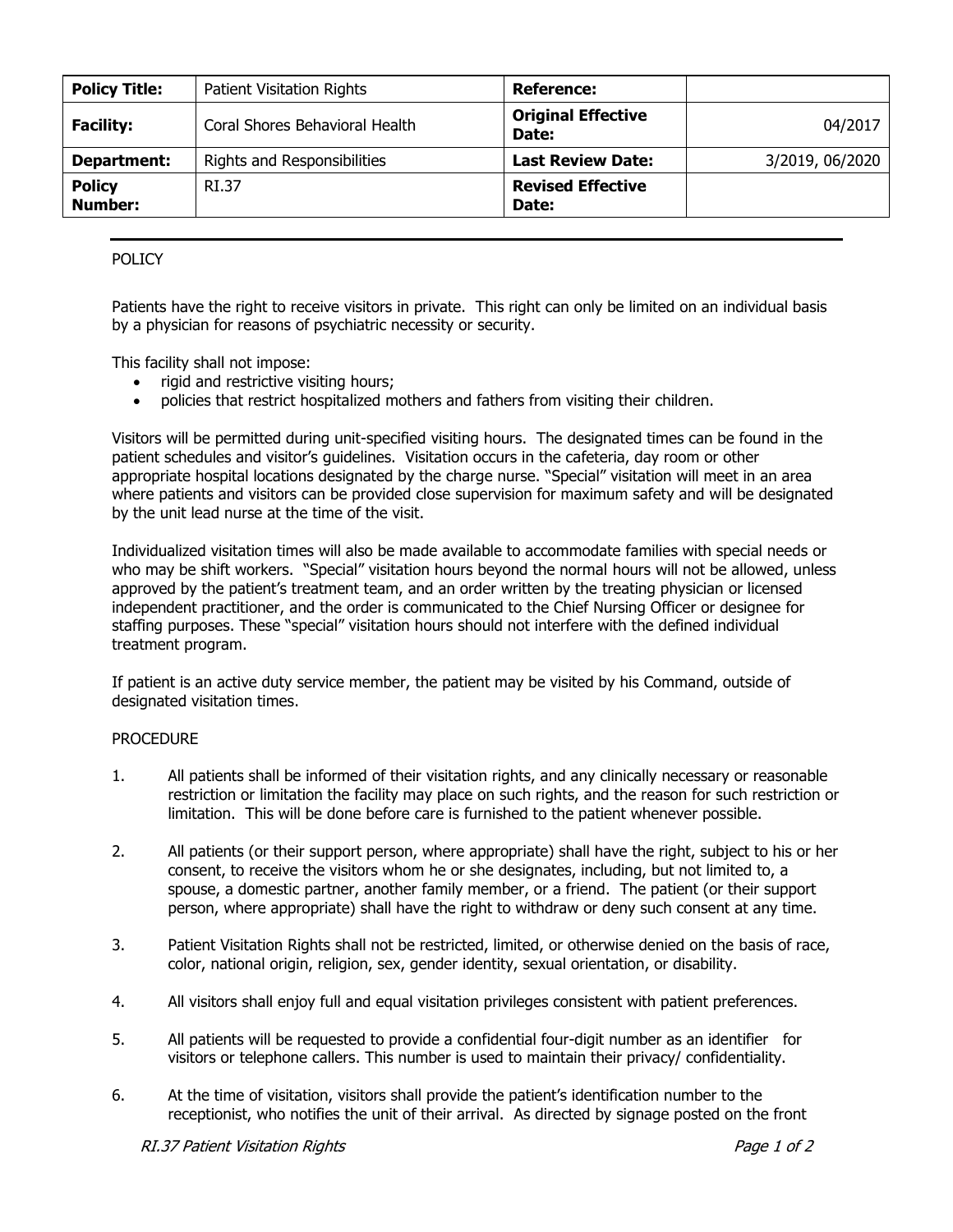entrance, visitors are requested to leave purses, bags, cell phones, etc. in their vehicles. Prior to entering the patient care area, visitors will be asked to leave any other items such as keys at the front desk. A locker is available for storing items when unable to store them in a vehicle. At the appropriate time, visitors will be provided visitor badges and directed to the visitation area.

Items that visitors have brought for patients, such as clothes, toiletries, etc. will be left with the receptionist, who will label which patient and unit they are designated for. These items will be handed off to the unit staff to be inventoried. Visitors will not be allowed to give patients items directly.

- 7. Visitors must be 12 years or older. Children under the age of 12 years old will not be allowed unless approved by the patient's treatment team, and order written by the treating physician or licensed independent practitioner, and the order communicated to the Chief Nursing Officer or designee for staffing purposes.
- 8. Patients may only receive two visitors at a time.
- 9. The facility may impose clinically appropriate limitations on patient visitation when visitation would interfere with the care of the patient, whether the reason for limiting or restricting visitation is infection control, disruptive behavior of visitors, or patient need for rest or privacy.
- 10. All patients shall be given an opportunity to identify a support person who may be a family member, friend, or other individual who supports the patient during his or her stay, and may exercise the patient's visitation rights in the event the patient is incapacitated or otherwise unable to do so. A support person may or may not be the same person who would make decisions regarding medical treatment in the event of the patient's incapacity. A support person may be identified by the patient verbally or in writing. The identity of a support person selected by a patient shall be recorded in the medical record on the patient communication form.
- 11. No excessive displays of affection will be allowed during any visitation time. Failure to adhere to the rules for visitation will result in immediate termination of the visitation.
- 12. Any exceptions to this policy must be specific and approved by the patient's treatment team and in writing by the attending physician or licensed independent practitioner, and communicated to the Chief Nursing Officer or designee. For example, extra visitations must specify date and time; length of visitation; and visitation of more than 2 people must be specific as to how many, ages, relationship, etc.
- 13. Patients have the right to contact an attorney, law enforcement, or clergy and this right cannot be limited. Likewise, attorneys, law enforcement and clergy have the right to contact patients and this right cannot be limited unless contraindicated by the treatment team.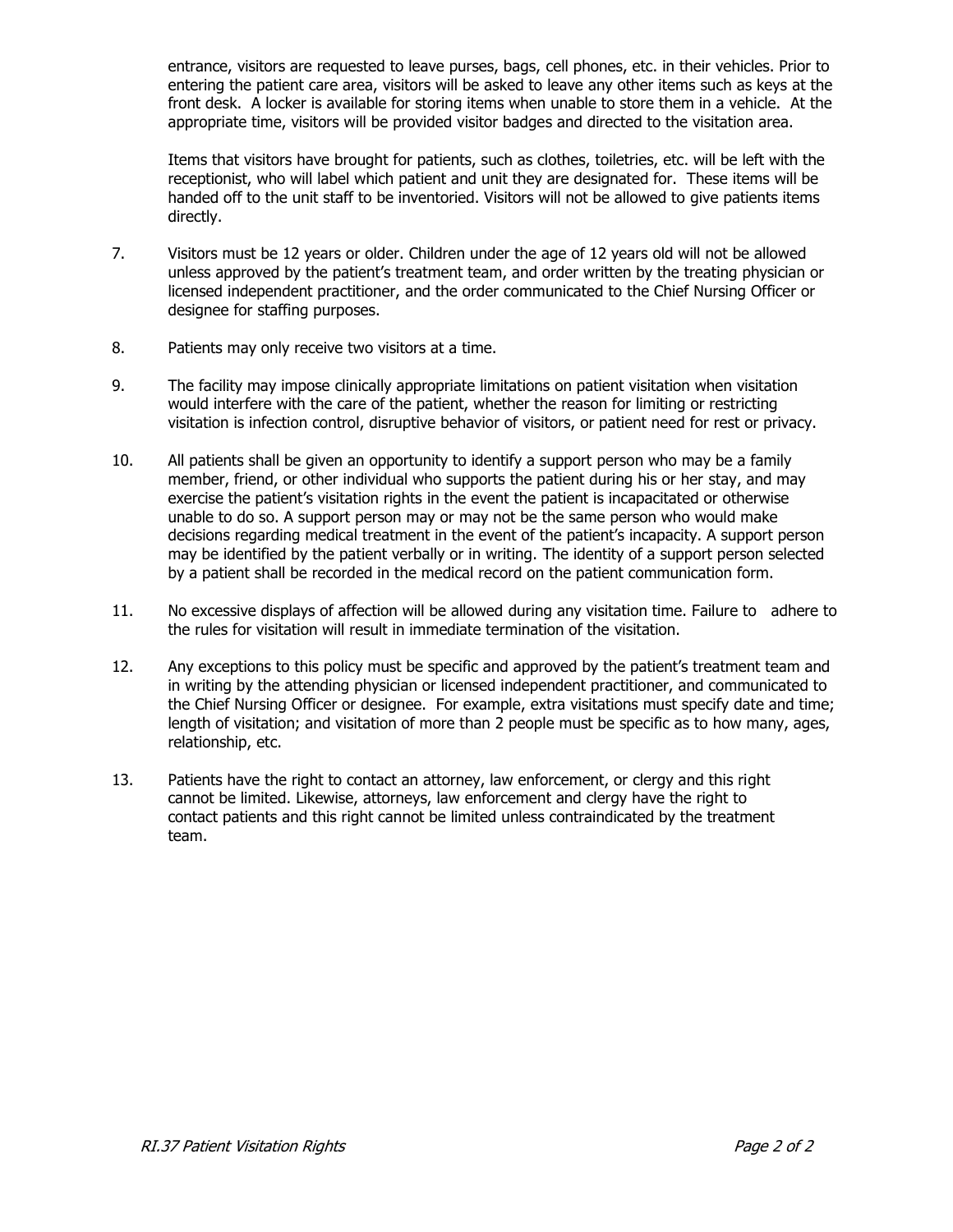| <b>Policy Title:</b>            | Patient Visitation Rights - Special Hospital<br>Post Covid-19 Visitation Addendum | <b>Reference:</b>                  | 408.823, F.S |
|---------------------------------|-----------------------------------------------------------------------------------|------------------------------------|--------------|
| <b>Facility:</b>                | Coral Shores Behavioral Health                                                    | <b>Original Effective</b><br>Date: | 5/2022       |
| Department:                     | Rights and Responsibilities                                                       | <b>Last Review Date:</b>           |              |
| <b>Policy</b><br><b>Number:</b> | <b>RI.37A</b>                                                                     | <b>Revised Effective</b><br>Date:  |              |

## PURPOSE

To ensure that all special visitation provisions in Florida for all F.S. 395 facilities are observed and complied with.

## POLICY

It is the policy of Coral Shores Behavioral Health to ensure the rights of all patients receiving care and services.

Infection Control Policy covers infection control and education policies for visitors; screening, personal protective equipment, and other infection control protocols for visitors.

This policy ensures permissible length of visits and numbers of visitors, which must meet or exceed the standards in ss. 400.022(1)(b).

Our organization ensures designation of a person responsible for ensuring that staff adhere to the policies and procedures.

Safety-related policies and procedures may not be more stringent than those established for the provider's staff and may not require visitors to submit proof of any vaccination or immunization.

The policies and procedures allow consensual physical contact between a resident, client, or patient and the visitor where safe and clinically appropriate.

Within 24 hours after establishing the policies and procedures required under this section, providers must make such policies and procedures easily accessible from the homepage of their websites.

### **PROCEDURE**

With a physician order and where applicable, the above and following will always be observed:

Essential caregiver: A resident, client, or patient may designate a visitor who is a family member, friend, guardian, or other individual as an essential caregiver. The provider must allow in-person visitation by the essential caregiver for at least 2 hours daily in addition to any other visitation authorized by the provider. This section does not require an essential caregiver to provide necessary care to a resident, client, or patient of a provider, and providers may not require an essential caregiver to provide such care.

- The Intake Specialist shall inform the patient/support person/legal representative of the patient's visitation right.
- The patient/support person/legal representative shall acknowledge understanding of the visitation by signing the Patient's Acknowledgement form.